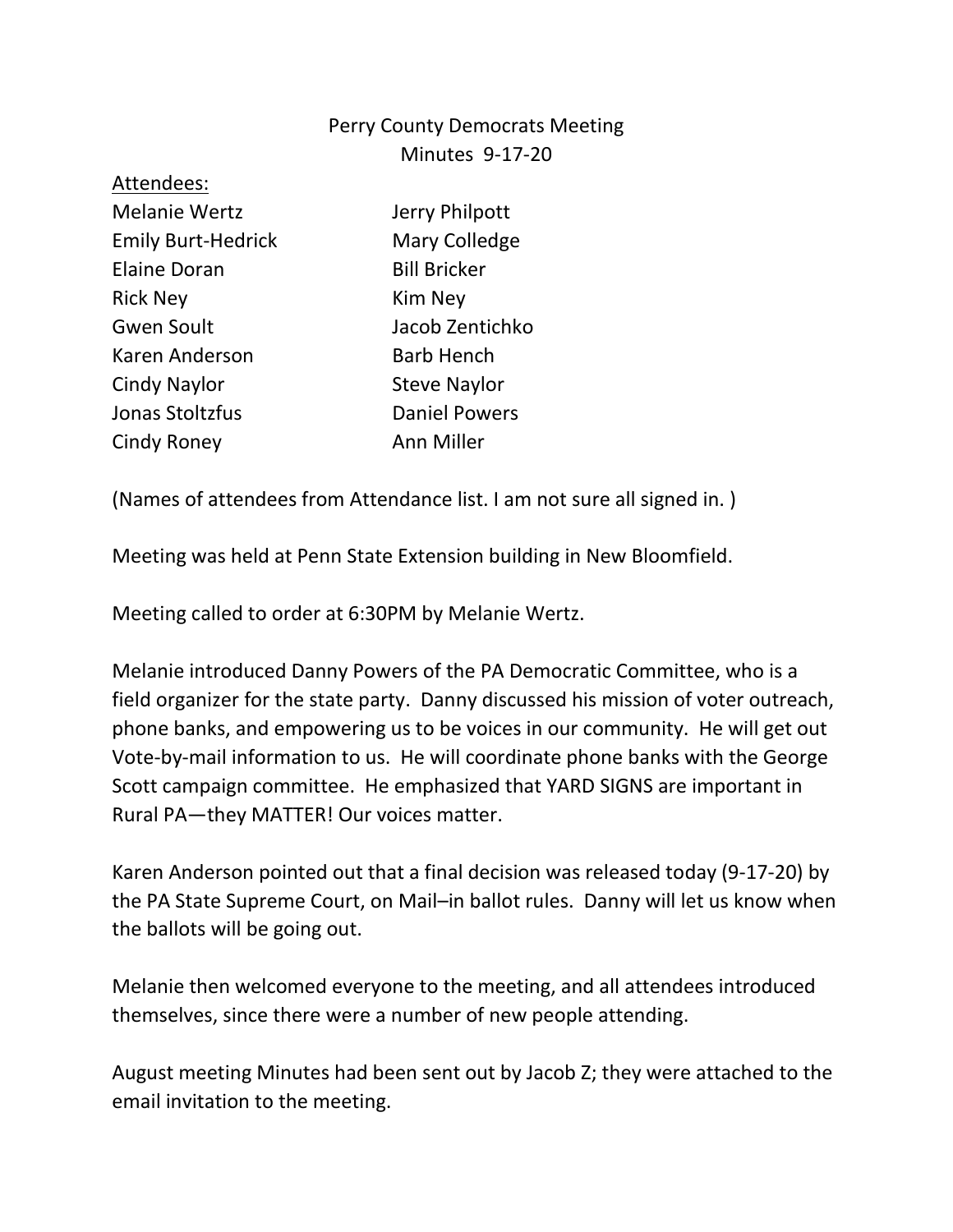A motion to approve minutes was made by Karen Anderson, and seconded by Jerry Philpott. Unanimous vote to approve minutes from August meeting. Several attendees thanked Melanie for hosting the outdoor meeting at her home last month.

Jerry Philpott, Treasurer, gave the Treasurer report. The Committee has \$1382.15 in the bank. He said that he will need an invoice in order to pay for the yard signs. He has also ordered new checks, since he is down to a single check. Melanie and Jerry had just received some new cash donations from yard signs, so that amount will be added in to the account.

Steve Naylor made a motion to approve the Treasurer's report, and Elaine Doran seconded it. Unanimous vote to approve Treasurer's report.

Old Business: Melanie mentioned the plan to have a Blue Wave Get-Out-The-Vote (GOTV) event at River Bend in October. But due to the pandemic, River Bend only allows a maximum of 20 people inside their building. Given the cooler weather and lack of indoor space available, a decision was made not to hold the event. That was to be our 2020 Fundraising event. However, people have been donating to the committee to pay for signs, so that is our only fundraiser this year.

## New Business:

- a. Melanie discussed a recent request she received from "Citizens Take Action", a group that is advocating for campaign finance reform, including a Constitutional Amendment, "Restore Democracy Amendment". Citizens Take Action is looking for Democratic committee endorsements for their project, which is a long-range project, not something that must be accomplished by November. A copy of the information about this will be attached to the minutes for all members to review and consider, so that it can be discussed at the October meeting.
- b. Jeff Kirkhoff, of the Duncannon Borough Council, is looking for a Duncannon Borough resident to serve on the council. If you know of anyone who is a Duncannon borough resident who might be interested please let Melanie know, so that she can pass that info on to Jeff.
- c. The PeCo Democratic Committee has a post office box in Shermansdale Post office. It costs about \$60/year. Helen Michener, former secretary,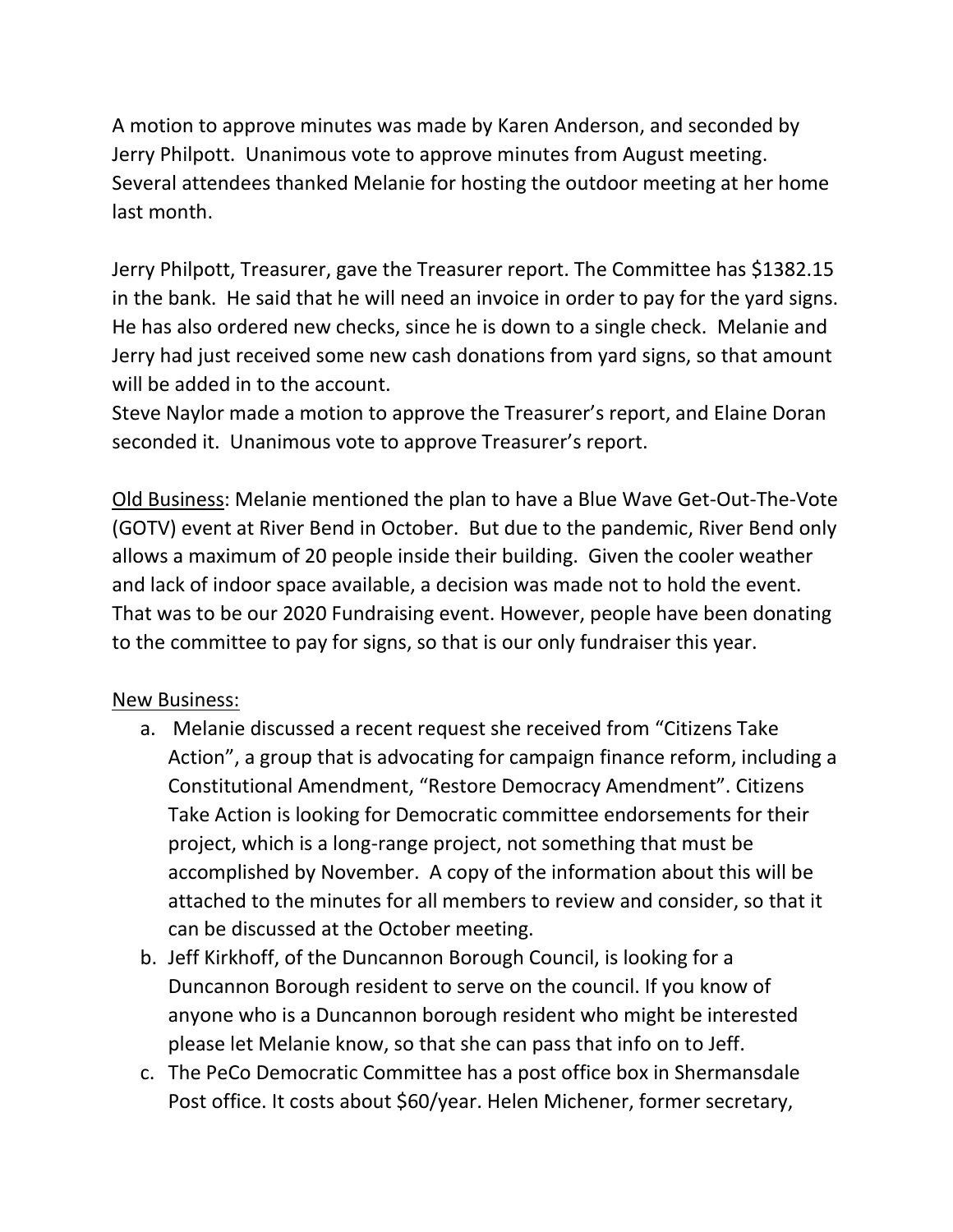used to check it once a month. Jerry Philpott said that it used to be in the New Bloomfield PO. It always contained a lot of junk mail that needed to be sorted from the legitimate mail. Jerry said that the Bank Statements for the committee are sent directly to Jerry's post office box. Jerry then offered the use of his Post Office box to receive the committee's mail. Karen Anderson made a motion, Mary Colledge seconded it, to move the P.O. box from Shermansdale to Jerry's box in Duncannon. In discussion, it was suggested that we immediately put the new P.O. Box address on the PeCo Democratic committee website, and then do a change of Address form with the Shermansdale PO to have the mail forwarded. Unanimous vote by all to approved this change in the PO box.

Steve Naylor volunteered to check the Shermansdale PO box until the end of the year. Emily Burt-Hedrick volunteered to go to the Shermansdale PO to fill out the Change of Address form and submit it.

- d. Elections of Officers.
	- i. Emily Burt-Hedrick has volunteered to be committee secretary. But in order to serve, she must be appointed as a committee member from her township. Jerry Philpott moved to appoint Emily as a Spring Township committee member. Mary Colledge seconded that motion. Unanimous vote to approve.
	- ii. Nominations taken for position of Secretary and for Chairperson. Emily Burt-Hedrick nominated to be committee Secretary. No

other nominations.

Jacob Zentichko was nominated to be Committee Chairperson. No other nominations.

Unanimous consent by all attendees to appoint Jacob as Chairperson and Emily as Secretary of the committee.

Meeting was then turned over to Jacob, to lead as new Chairperson. Melanie will assist Jacob in the next few months, but warned all that she is having knee surgery next month.

## Campaigns: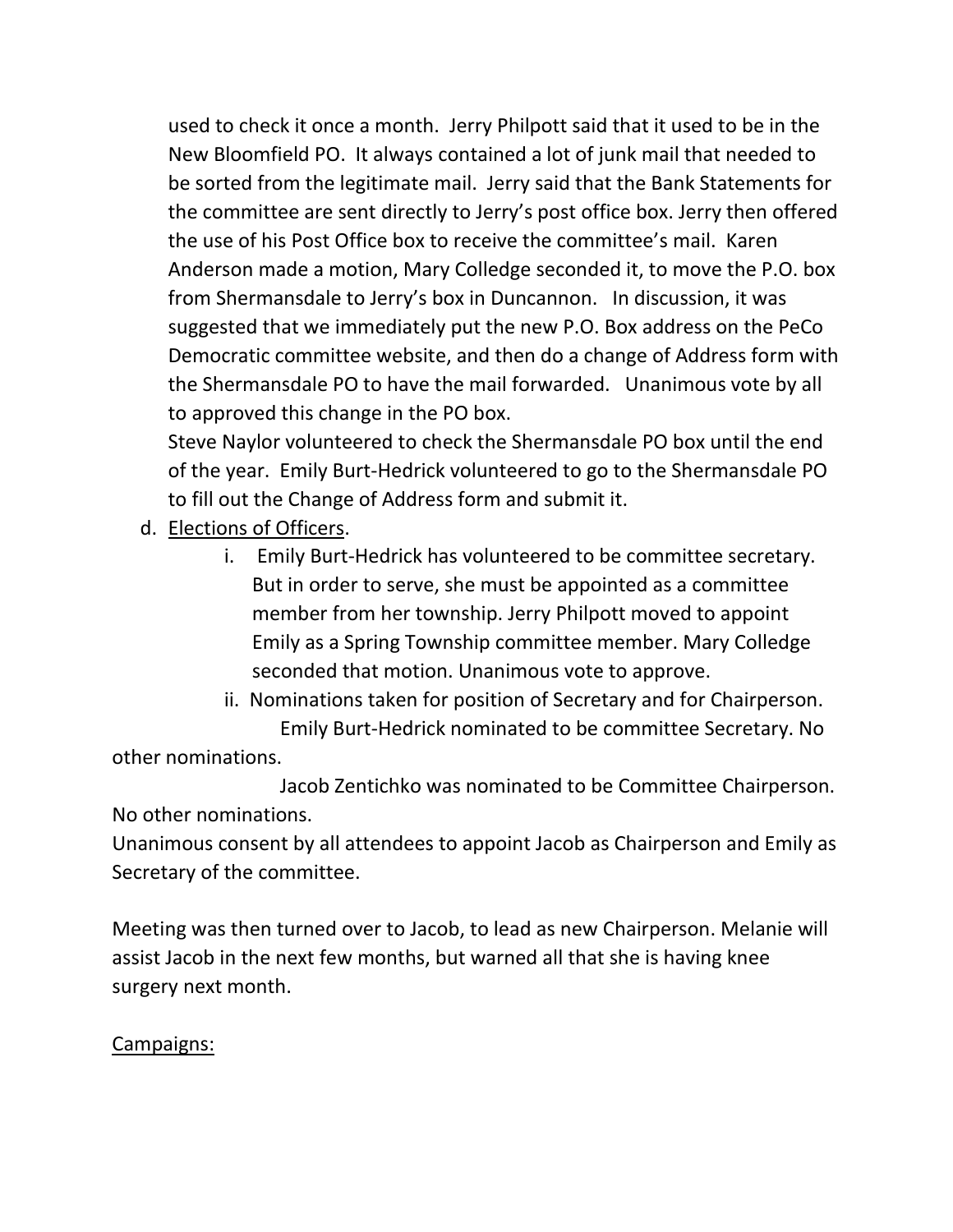George Scott will be attending the PeCo Democratic Committee meeting next month, Oct 15, 2020, at 6:30 PM. The location of the next meeting has yet to be determined.

It was noted that we will not win a Democratic majority vote in Perry County, but we just have to lose by less than we lost for Rob Teplitz. It is expected that George Scott will win in Harrisburg, so Perry County turnout for George Scott can tip the balance to his win of the State Senate seat. Word of mouth about him is very important.

Phone calls to Democratic and Independent voters will be very important during this COVID 19 pandemic. People will be home more than before. Use of post cards is less important than phone calls.

Volunteers will be needed on Election Day, Nov 3, 2020.

Jacob will contact Bonnie Delancy, in the County Election office, and he will put together a volunteer list. Melanie noted that she has already a lot of volunteers from the Primary election who also wish to serve for the General Election. She has a list of those.

Melanie mentioned that we got a lot of Biden-Harris signs, and many have been handed out already. Attendees to the meeting took signs to post.

Jacob said that he is waiting for Biden and Josh Shapiro (Attorney General) signs, and will follow up the end of this week.

Jerry Philpott asked if we had gotten a bill for the signs yet. Jacob said no bill yet, but he will wait till all signs are received, then submit a request for reimbursement to the Treasurer.

Melanie said that she has a "self serve" set up at her home for signs. There is a sign-out sheet and a coffee can for donations.

Do we need Biden Signs for each polling place? Typically they are put out the night before the election (evening of Nov 2). Barb Hench should take a bunch of signs to put in Western Perry Cty precincts.